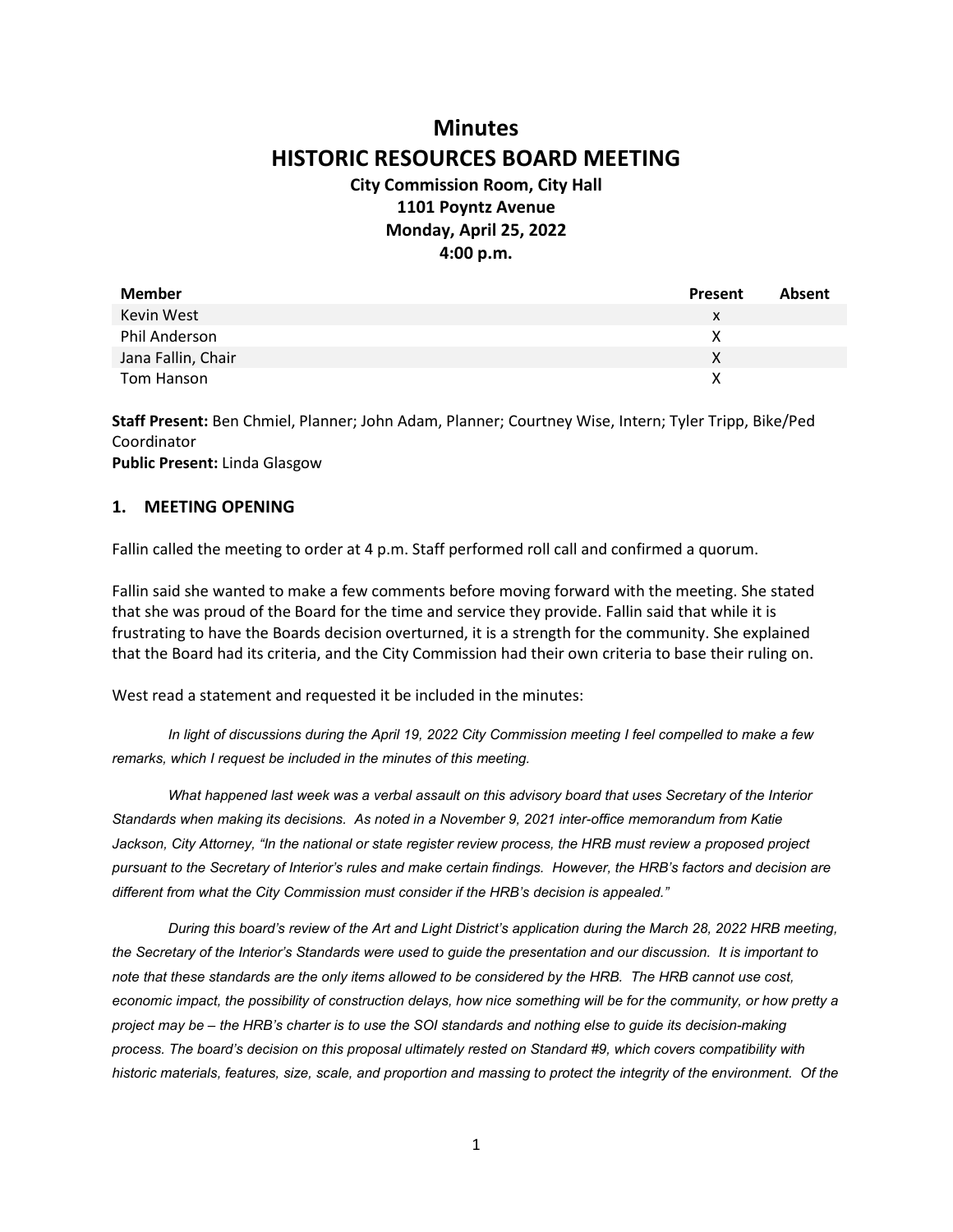10 standards, #9 is the one that is most dependent on personal opinion. This application was denied on a 3-2 vote, *which serves to highlight how much opinions on style affect this process.*

*On April 5, 2022, the applicant appealed the HRB's decision, and the City Commission unanimously overturned the HRB's denial, making way for the project to move forward. The City Commission was well within its rights in making this decision, and when I voted against the project as a member of the HRB, I fully expected this outcome. This is how the system is supposed to work, with checks and balances between appointed boards and elected officials. I knew during our March 28 meeting that there were many factors the City Commission would be able to consider during the appeal, factors that the HRB is not able to consider in its decision making process. Primarily, the City Commission could consider that there were no feasible alternatives to the project. Feasibility in this case centered on financing, goals of the Downtown Tomorrow Plan, and economic benefit and vitality. Each of these issues were not part of the HRB review process, nor are they allowed to be included. In this case, the appeals process worked exactly as it was designed.*

*During the April 19, 2022 City Commission meeting, commissioners commented on the composition of advisory boards, specifically the HRB. There was dissatisfaction with the HRB's decision concerning the Museum of Art and Light. These comments, which proposed appointing to the HRB only those citizens who fully agree with the City Commission, were disturbing and are the primary impetus behind my remarks today.*

*There were also comments concerning other HRB decisions about the Clack House, Wurst House, and Community House. Applications to demolish the Clack House and Wurst House were reviewed by the HRB on November 16, 2021 and March 28, respectively. Both of these applications were denied by the HRB, and these denials were partly based on the recommendation of city staff. Neither of these decisions or recommendations should have been a surprise to the applicants or the City Commission. In 2021 the Boys and Girls Club approached the HRB and asked for an informal opinion concerning demolition. The HRB stated that demolition was always considered the last course of action. When the Lee School Historic District was approved by the City Commission, it*  was made clear that demolition was something that would be reviewed by the HRB. There is a process to appeal *HRB decisions, but I'm unaware of an appeal at this time.*

*Other comments during the April 19 City Commission meeting included the Community House which was a project that the HRB was involved with over a number of months. While the original plan had a number of issues with SOI standards, the applicant ultimately submitted a proposal that the HRB supported.*

*I am disheartened that commissioners are disappointed with HRB decisions and concerned that there is a desire to place "people with better outlooks" on advisory boards. Boards should be comprised of residents with an*  interest in and knowledge of the subject of their board, and they should be expected follow the rules that dictate the *conduct of these boards. It is regrettable that advisory board decisions that align with staff recommendations and follow established rules are viewed as problematic*.

Anderson moved that the Board approve West's statement. Hanson seconded. Motion carried 4–0–0.

Fallin opened for public comment. Glasgow thanked the Board members for their service to Manhattan. She stated that it was a valuable service to the community and very appreciated.

Anderson moved to approve the minutes from March 28, 2022. West seconded. Motion carried 4–0–0.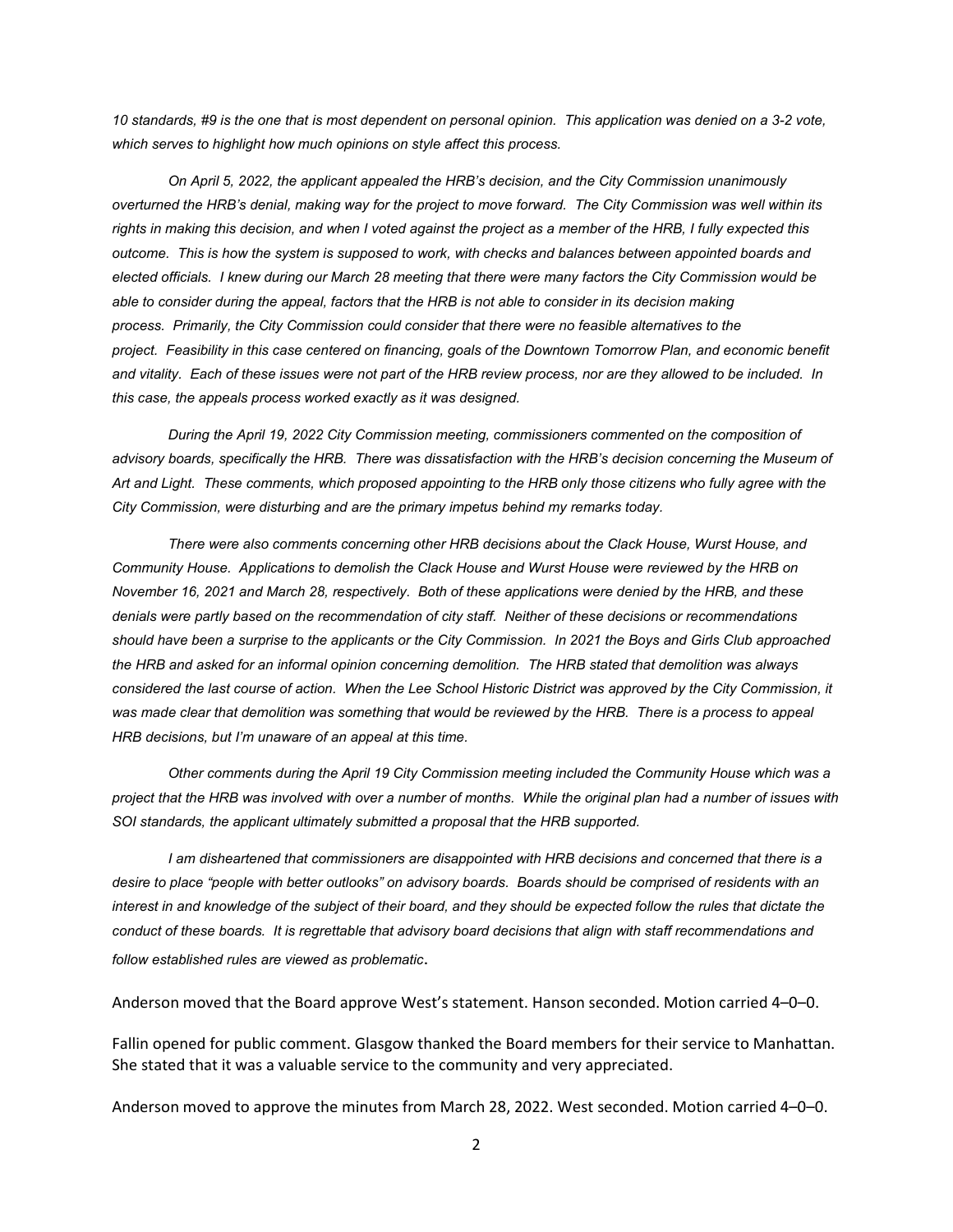#### **2. GENERAL**

#### **2.1. Juliette Rehabilitation Phase IV Letter of Support.**

Tripp said the City would be reapplying for a Transportation Alternatives Grant since they did not receive it in the past. He explained the TA Grant was allocated by KDOT. Tripp said the City had submitted two concepts submittals for two separate projects and was given the go-ahead for both, one of those being the Phase IV of Juliette Brick Revitalization. He presented the previous phases of the project, the first being in 2017. Tripp explained the current conditions of the brick. He said that there are many places that the brick has had settlement issues and there are missing and damages bricks that need replaced. Tripp explained the project will include brick surface repair, concrete replaced with brick, curb extensions, and that existing brick will be sorted and salvaged for reuse in this project. He said the estimated cost would be \$1,802,124.13, and KDOT would be responsible for \$1,247,041.69.

Anderson asked if concrete would be under the brick. Adam said yes.

Fallin opened for public comment.

Anderson moved that the Board support the Juliette Phase IV project and permit staff to submit a letter of approval on behalf of the HRB. Hanson seconded. Motion carried 4–0–0.

#### **3. MINOR REVIEWS**

#### **3.1. 104 S. 4th Street Sign Permit.**

Item was skipped due to application withdrawal by applicant.

#### **3.2. 410 N. Juliette Ave (F.B. Forrester House) Basement Rehab.**

Chmiel presented the minor review and said that it was approved by City staff. He stated that Adam reviewed this application to prevent conflict of interest as he was the applicant. Chmiel explained that the basement rehab would change the layout and make the space more functional.

#### **4. UPDATES & ANNOUNCEMENTS**

Chmiel explained that the City Commission overturned the Board's decision from the March 28 meeting to deny the Art and Light Museum proposal.

Chmiel said there would be two new members at the next meeting, Mick Charney and Brian McFarland.

West said that his second term was up at the end of the month. Hanson said that meeting would also be his last. Fallin thanked them both for their time on the Board.